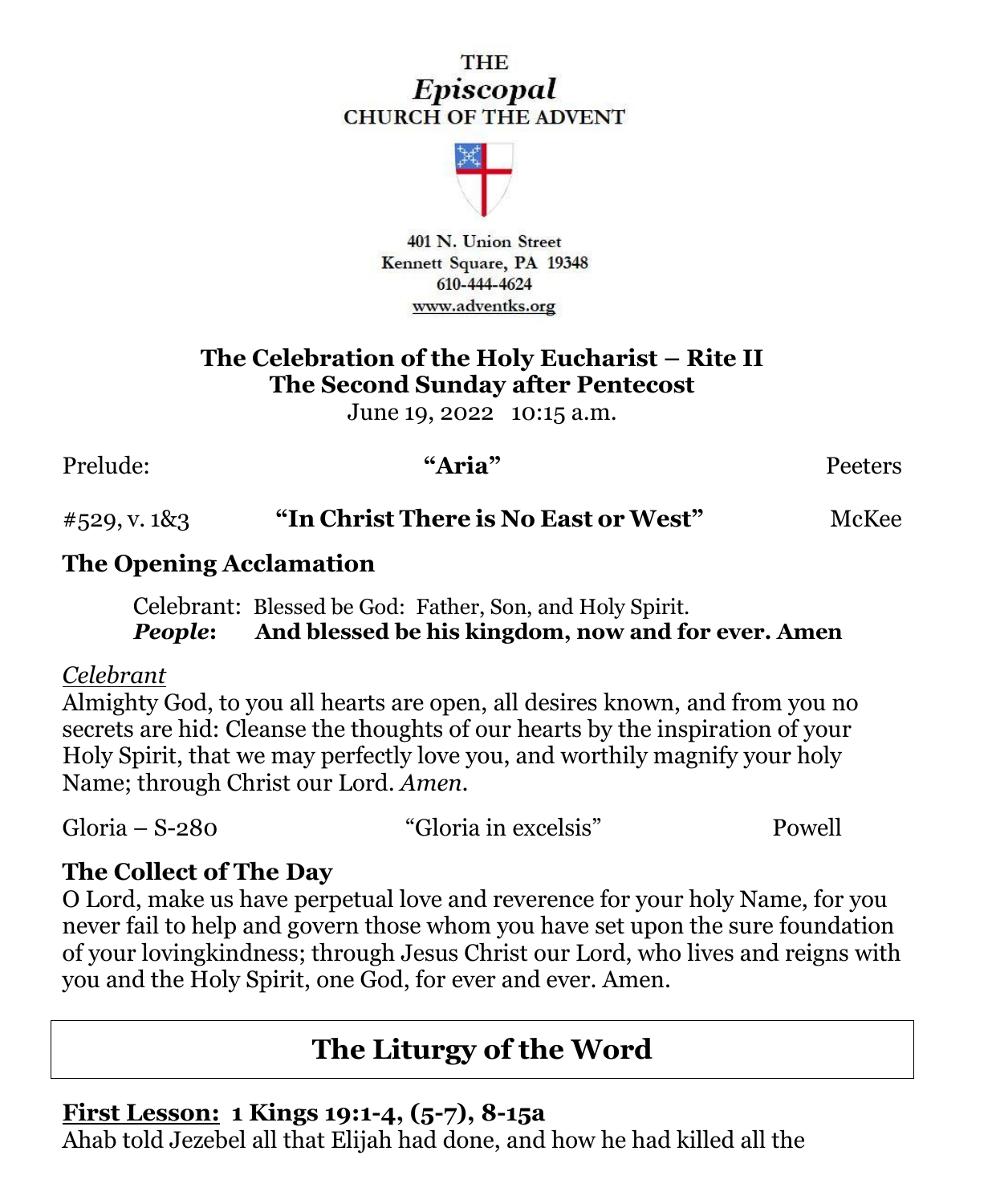prophets with the sword. Then Jezebel sent a messenger to Elijah, saying, "So may the gods do to me, and more also, if I do not make your life like the life of one of them by this time tomorrow." Then he was afraid; he got up and fled for his life, and came to Beer-sheba, which belongs to Judah; he left his servant there.

But he himself went a day's journey into the wilderness, and came and sat down under a solitary broom tree. He asked that he might die: "It is enough; now, O Lord, take away my life, for I am no better than my ancestors." [Then he lay down under the broom tree and fell asleep. Suddenly an angel touched him and said to him, "Get up and eat." He looked, and there at his head was a cake baked on hot stones, and a jar of water. He ate and drank, and lay down again. The angel of the Lord came a second time, touched him, and said, "Get up and eat, otherwise the journey will be too much for you."] He got up, and ate and drank; then he went in the strength of that food forty days and forty nights to Horeb the mount of God. At that place he came to a cave, and spent the night there. Then the word of the Lord came to him, saying, "What are you doing here, Elijah?" He answered, "I have been very zealous for the Lord, the God of hosts; for the Israelites have forsaken your covenant, thrown down your altars, and killed your prophets with the sword. I alone am left, and they are seeking my life, to take it away."

He said, "Go out and stand on the mountain before the Lord, for the Lord is about to pass by." Now there was a great wind, so strong that it was splitting mountains and breaking rocks in pieces before the Lord, but the Lord was not in the wind; and after the wind an earthquake, but the Lord was not in the earthquake; and after the earthquake a fire, but the Lord was not in the fire; and after the fire a sound of sheer silence. When Elijah heard it, he wrapped his face in his mantle and went out and stood at the entrance of the cave. Then there came a voice to him that said, "What are you doing here, Elijah?" He answered, "I have been very zealous for the Lord, the God of hosts; for the Israelites have forsaken your covenant, thrown down your altars, and killed your prophets with the sword. I alone am left, and they are seeking my life, to take it away." Then the Lord said to him, "Go, return on your way to the wilderness of Damascus."

Lector: The word of the Lord. *People: Thanks be to God.*

#### **Psalm 43**

1 Give judgment for me, O God, and defend my cause against an ungodly people; \*

deliver me from the deceitful and the wicked.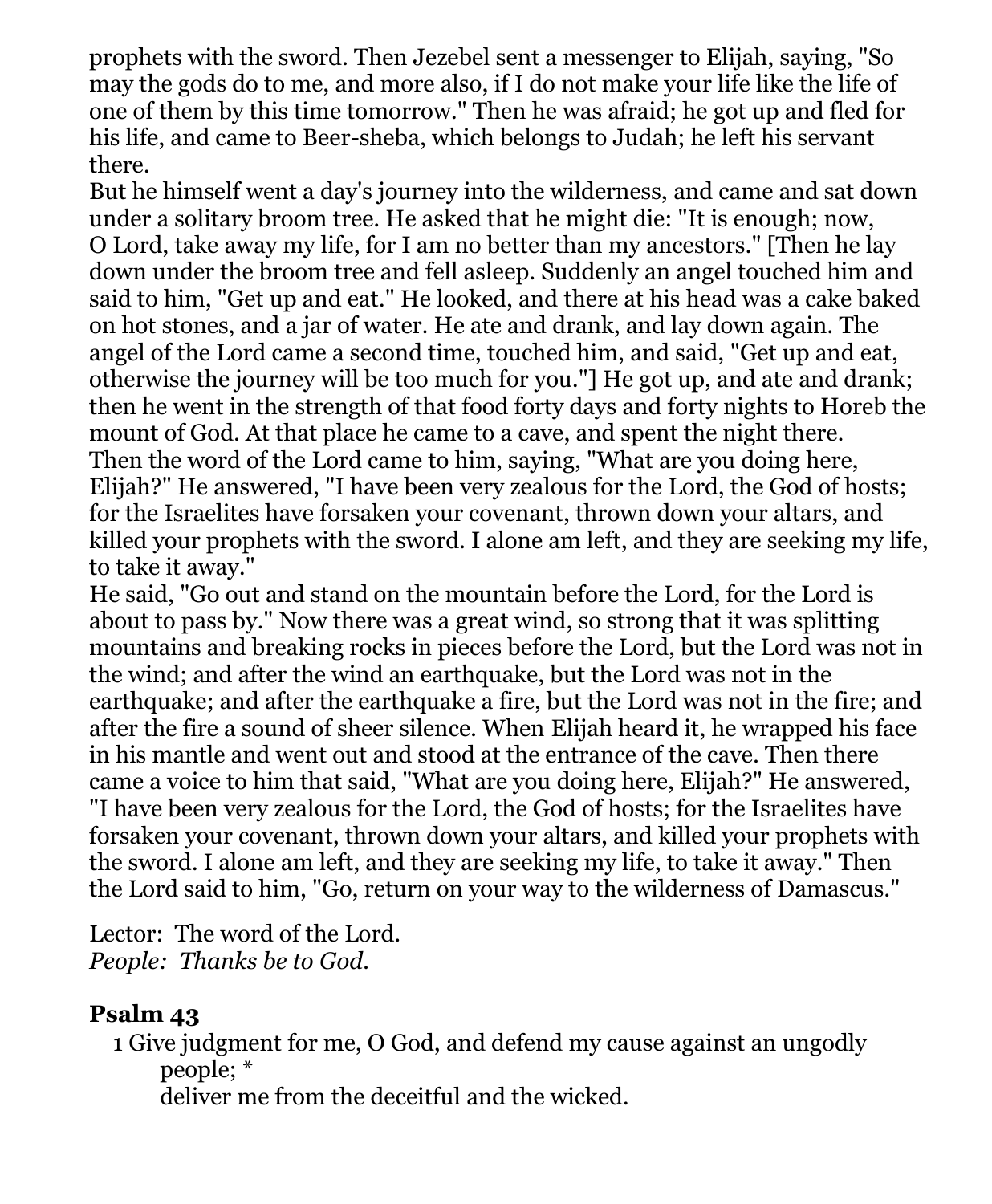- 2 For you are the God of my strength; why have you put me from you? \* and why do I go so heavily while the enemy oppresses me?
- 3 Send out your light and your truth, that they may lead me, \* and bring me to your holy hill and to your dwelling;
- 4 That I may go to the altar of God, to the God of my joy and gladness; \* and on the harp I will give thanks to you, O God my God.
- 5 Why are you so full of heaviness, O my soul? \* and why are you so disquieted within me?
- 6 Put your trust in God; \*

for I will yet give thanks to him, who is the help of my countenance, and my God.

## **Second Lesson: Galatians 3:23-29**

Now before faith came, we were imprisoned and guarded under the law until faith would be revealed. Therefore the law was our disciplinarian until Christ came, so that we might be justified by faith. But now that faith has come, we are no longer subject to a disciplinarian, for in Christ Jesus you are all children of God through faith. As many of you as were baptized into Christ have clothed yourselves with Christ. There is no longer Jew or Greek, there is no longer slave or free, there is no longer male and female; for all of you are one in Christ Jesus. And if you belong to Christ, then you are Abraham's offspring, heirs according to the promise.

Lector: The word of the Lord. *People: Thanks be to God.*

Sequence Hymn : #679, v. 1 "**Surely It Is God**" Thomas Merton

*The Priest and congregation announce the Gospel reading as follows:*

Celebrant: The Holy Gospel of our Lord Jesus Christ, according to Luke. *People: Glory to you, Lord Christ.*

## **Gospel: Luke 8:26-39**

Jesus and his disciples arrived at the country of the Gerasenes, which is opposite Galilee. As he stepped out on land, a man of the city who had demons met him. For a long time he had worn no clothes, and he did not live in a house but in the tombs. When he saw Jesus, he fell down before him and shouted at the top of his voice, "What have you to do with me, Jesus, Son of the Most High God? I beg you, do not torment me" -- for Jesus had commanded the unclean spirit to come out of the man. (For many times it had seized him; he was kept under guard and bound with chains and shackles, but he would break the bonds and be driven by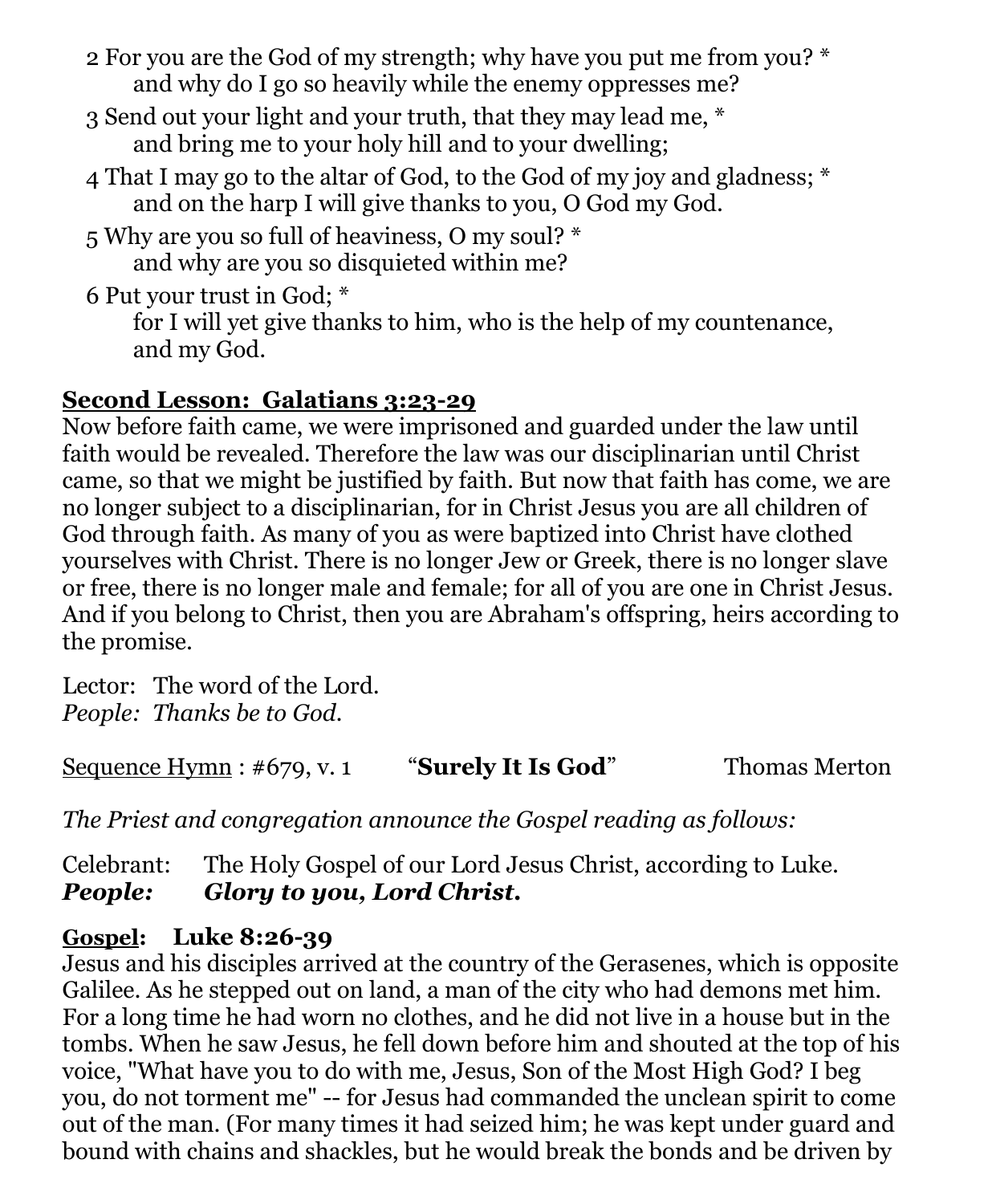the demon into the wilds.) Jesus then asked him, "What is your name?" He said, "Legion"; for many demons had entered him. They begged him not to order them to go back into the abyss.

Now there on the hillside a large herd of swine was feeding; and the demons begged Jesus to let them enter these. So he gave them permission. Then the demons came out of the man and entered the swine, and the herd rushed down the steep bank into the lake and was drowned.

When the swineherds saw what had happened, they ran off and told it in the city and in the country. Then people came out to see what had happened, and when they came to Jesus, they found the man from whom the demons had gone sitting at the feet of Jesus, clothed and in his right mind. And they were afraid. Those who had seen it told them how the one who had been possessed by demons had been healed. Then all the people of the surrounding country of the Gerasenes asked Jesus to leave them; for they were seized with great fear. So he got into the boat and returned. The man from whom the demons had gone begged that he might be with him; but Jesus sent him away, saying, "Return to your home, and declare how much God has done for you." So he went away, proclaiming throughout the city how much Jesus had done for him.

*The Priest and congregation respond to the reading of the Gospel as follows:*

| <b>People:</b>                                 | Celebrant: The Gospel of the Lord<br>Praise to you, Lord Christ. |                                        |                                |  |
|------------------------------------------------|------------------------------------------------------------------|----------------------------------------|--------------------------------|--|
|                                                | Sequence Hymn: $\#679$ , v. 2                                    | "Surely It Is God"                     | <b>Thomas Merton</b>           |  |
| Homily                                         |                                                                  | The Reverend Ned Sherrill <sup>+</sup> |                                |  |
| <b>The Nicene Creed</b>                        |                                                                  |                                        | Book of Common Prayer, Pg. 358 |  |
|                                                |                                                                  | <b>Prayers of the People</b>           |                                |  |
|                                                | <b>Prayers of the People</b>                                     |                                        |                                |  |
|                                                | The Lector and People pray responsively                          |                                        |                                |  |
| In peace, we pray to you, Lord God.<br>Lector: |                                                                  |                                        |                                |  |

#### Silence

| Lector:<br>People: | For all people in their daily life and work;<br>For our families, friends, and neighbors, and for those<br>who are alone. |
|--------------------|---------------------------------------------------------------------------------------------------------------------------|
| Lector:            | For the just and proper use of your creation;                                                                             |
| People:            | For the victims of hunger, fear, injustice, and oppression.                                                               |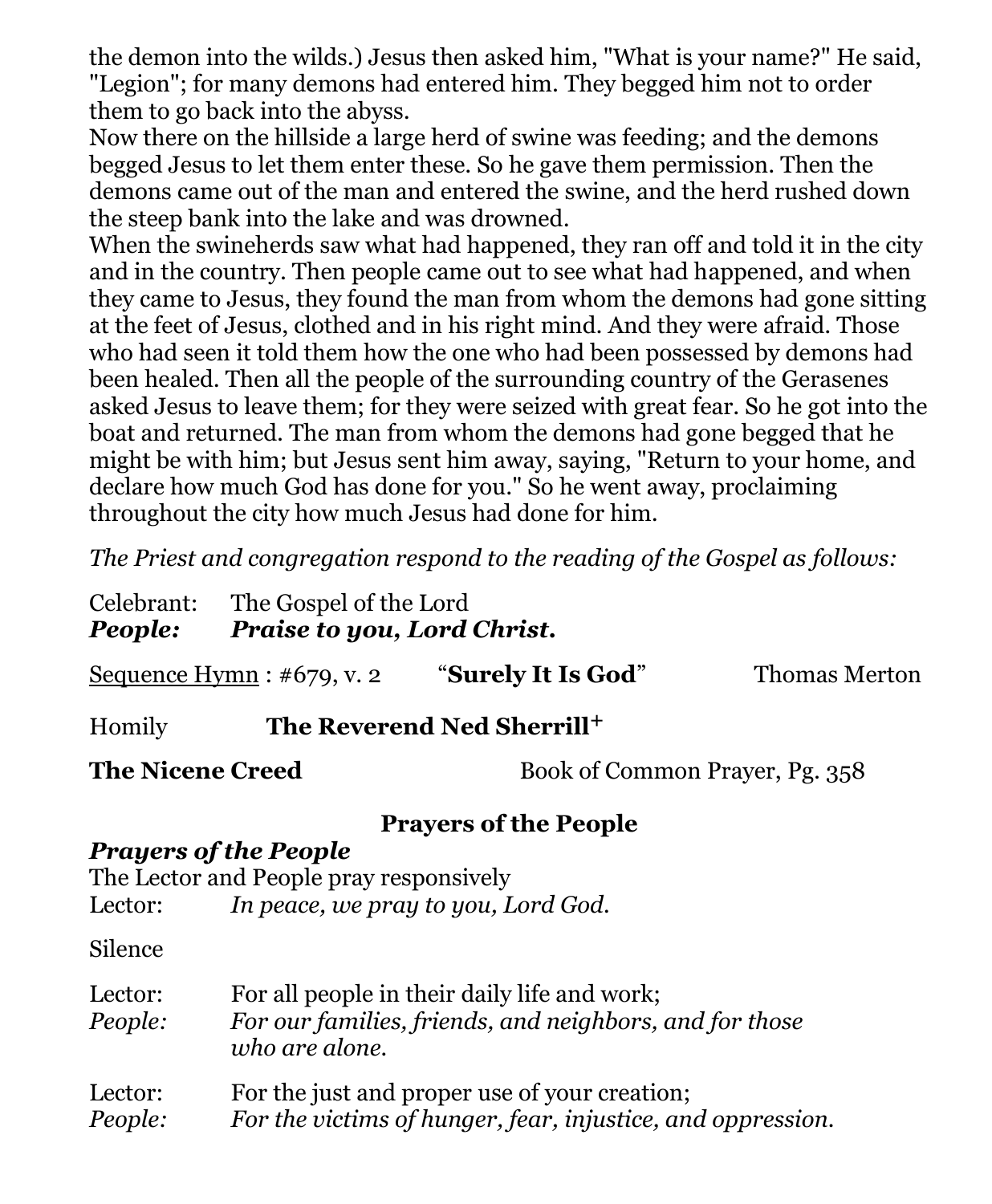| Lector:<br>People: | For all who are in danger, sorrow, or any kind of trouble;<br>For those who minister to the sick, the friendless, and<br>the needy.            |
|--------------------|------------------------------------------------------------------------------------------------------------------------------------------------|
| Lector:<br>People: | For the peace and unity of the Church of God;<br>For all who proclaim the Gospel, and all who seek the Truth.                                  |
| Lector:            | For Michael, our Presiding Bishop, Daniel, our Bishop, for those<br>who volunteer to serve this congregation and for all people<br>everywhere; |
| People:            | For all who serve God in his Church.                                                                                                           |
| Lector:            | We pray for all who have died, that they may have a place in<br>your eternal kingdom. Lord, let your loving-kindness be upon<br>them;          |
| People:            | Who put their trust in you.                                                                                                                    |
|                    | Lector: We thank you, Lord, for all the blessings of this life. We pray for the<br>special needs and concerns of this congregation.            |

Please offer your own prayers and petitions silently or aloud.

Silence

Priest:

Most heavenly and gracious God, we thank you for all the blessings you have given to us. Help us to discern the needs and gifts of our Advent community. Give the leaders wisdom and guide our contemplation and prayer during this time of transition. We ask this in the name of your beloved son, Jesus Christ. **Amen.**

## **The Peace**

| The Liturgy of the Table      |                                                           |                  |
|-------------------------------|-----------------------------------------------------------|------------------|
| <b>The Offertory</b>          |                                                           |                  |
| Presentation of the Gifts     |                                                           |                  |
| Offertory Solo                | "Let Us Break Bread Together"<br>Charlotte Paulsen, Mezzo | arr. Moses Hogan |
| Doxology                      |                                                           | $\#380, v.3$     |
|                               | <b>The Holy Communion</b>                                 |                  |
| <b>The Great Thanksgiving</b> |                                                           |                  |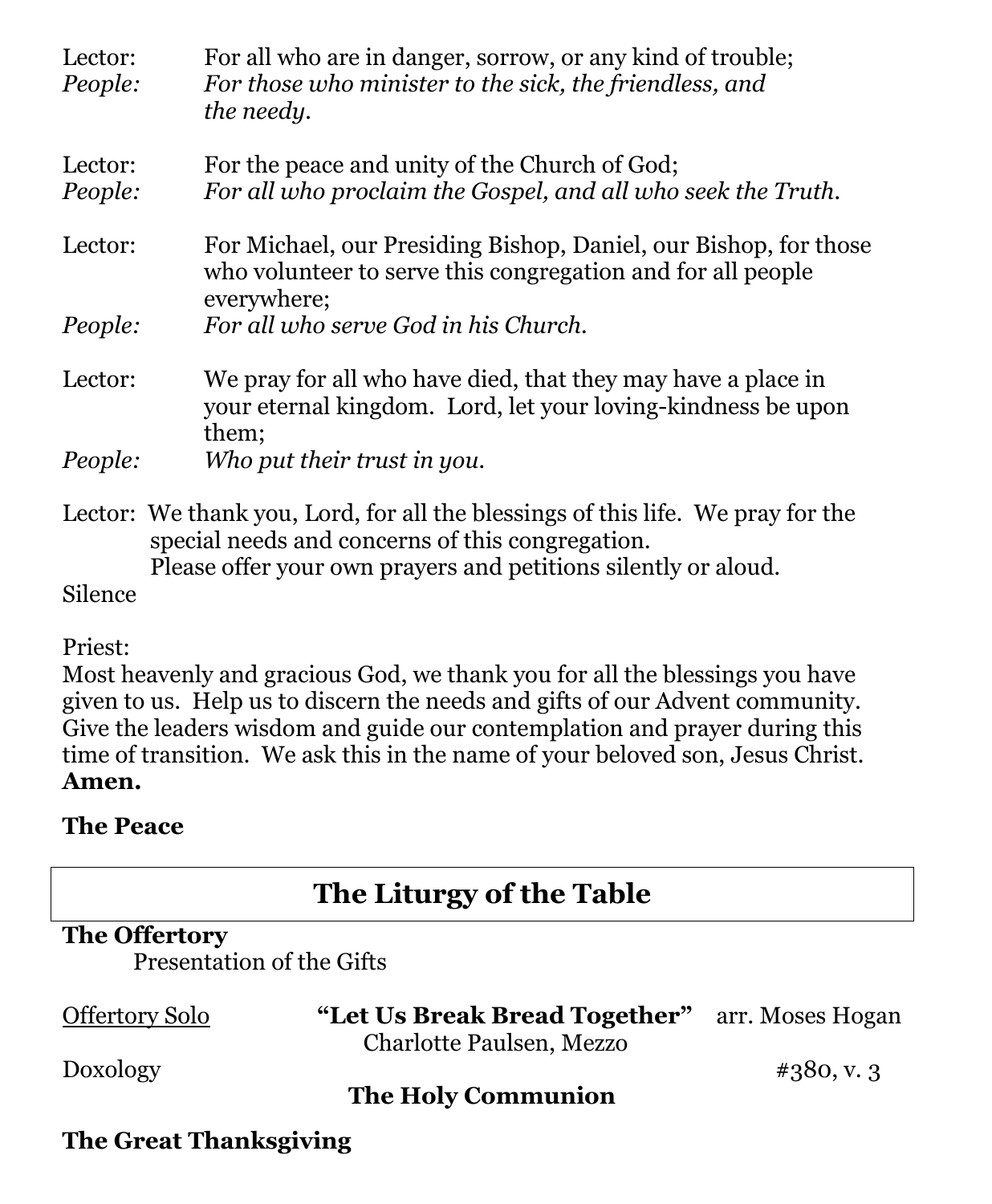#### *The Celebrant says*

The Lord be with you.

| People | And also with you. |
|--------|--------------------|
|--------|--------------------|

*Celebrant* Lift up your hearts.

*People* We lift them to the Lord.

*Celebrant* Let us give thanks to the Lord our God.

People It is right to give him thanks and praise.

*Then, facing the Holy Table, the Celebrant proceeds*

It is right, and a good and joyful thing, always and everywhere to give thanks to you, Father Almighty, Creator of heaven and earth.

Through Jesus Christ our Lord; according to whose true promise the Holy Ghost came down from heaven, lighting upon the disciples, to teach them and to lead them into all truth; uniting peoples of many tongues in the confession of one faith, and giving to thy Church the power to serve thee as a royal priesthood, and to preach the Gospel to all nations.

Therefore we praise you, joining our voices with Angels and Archangels and with all the company of heaven, who for ever sing this hymn to proclaim the glory of your Name:

| "Holy, Holy, Holy"                                | Nicaea |
|---------------------------------------------------|--------|
| Holy, holy, holy! Lord God Almighty!              |        |
| Early in the morning our song shall rise to thee: |        |
| Holy, holy, holy! Merciful and mighty!            |        |
| God in three Persons, blessed Trinity.            |        |
|                                                   |        |

#### *The Celebrant continues*

We give thanks to you, O God, for the goodness and love which you have made known to us in creation; in the calling of Israel to be your people; in your Word spoken through the prophets; and above all in the Word made flesh, Jesus, your Son. For in these last days you sent him to be incarnate from the Virgin Mary, to be the Savior and Redeemer of the world. In him, you have delivered us from evil, and made us worthy to stand before you. In him, you have brought us out of error into truth, out of sin into righteousness, out of death into life.

On the night before he died for us, our Lord Jesus Christ took bread; and when he had given thanks to you, he broke it, and gave it to his disciples, and said, "Take, eat: This is my Body, which is given for you. Do this for the remembrance of me."

After supper he took the cup of wine; and when he had given thanks, he gave it to them, and said, "Drink this, all of you: This is my Blood of the new Covenant,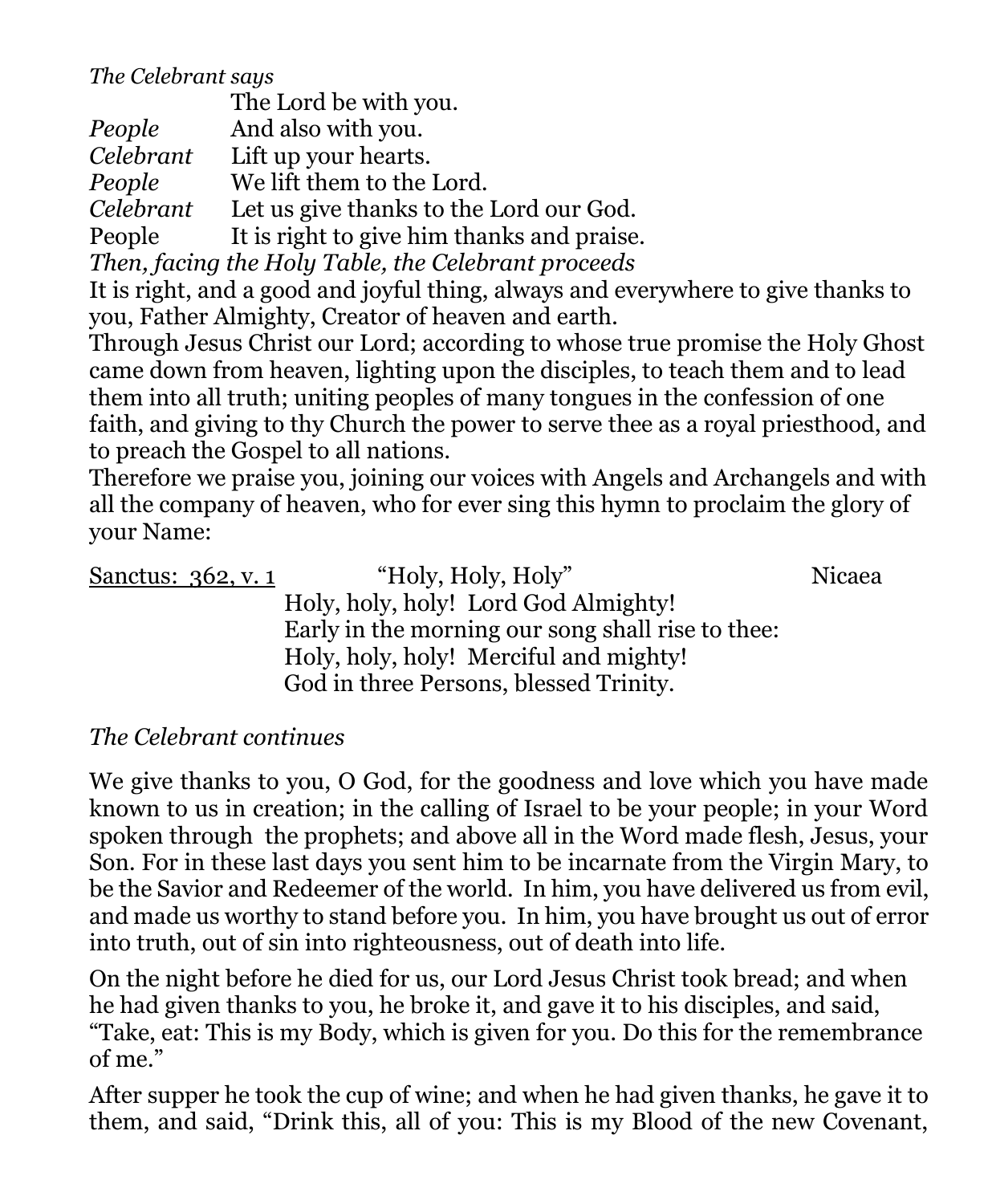which is shed for you and for many for the forgiveness of sins. Whenever you drink it, do this for the remembrance of me."

Therefore, according to his command, O Father,

*Celebrant and People* We remember his death, We proclaim his resurrection, We await his coming in glory;

## *The Celebrant continues*

And we offer our sacrifice of praise and thanksgiving to you, O Lord of all; presenting to you, from your creation, this bread and this wine.

We pray you, gracious God, to send your Holy Spirit upon these gifts that they may be the Sacrament of the Body of Christ and his Blood of the new Covenant. Unite us to your Son in his sacrifice, that we may be acceptable through him, being sanctified by the Holy Spirit. In the fullness of time, put all things in subjection under your Christ, and bring us to that heavenly country where, with all your saints, we may enter the everlasting heritage of your sons and daughters; through Jesus Christ our Lord, the firstborn of all creation, the head of the Church, and the author of our salvation.

By him, and with him, and in him, in the unity of the Holy Spirit all honor and glory is yours, Almighty Father, now and for ever. AMEN.

## **The Lord's Prayer**

And now, as our Savior Christ has taught us, we are bold to say, *People and Celebrant*

| Our Father, who art in heaven,    | as we forgive those              |
|-----------------------------------|----------------------------------|
| hallowed be thy Name,             | who trespass against us.         |
| thy kingdom come,                 | And lead us not into temptation, |
| thy will be done,                 | but deliver us from evil.        |
| on earth as it is in heaven.      | For thine is the kingdom,        |
| Give us this day our daily bread. | and the power, and the glory,    |
| And forgive us our trespasses,    | for ever and ever. Amen.         |

# **The Fraction**

*The Celebrant breaks the consecrated Bread.*

*A period of silence is kept.*

Alleluia! Christ our Passover is sacrificed for us; *Therefore let us keep the feast. Alleluia!*